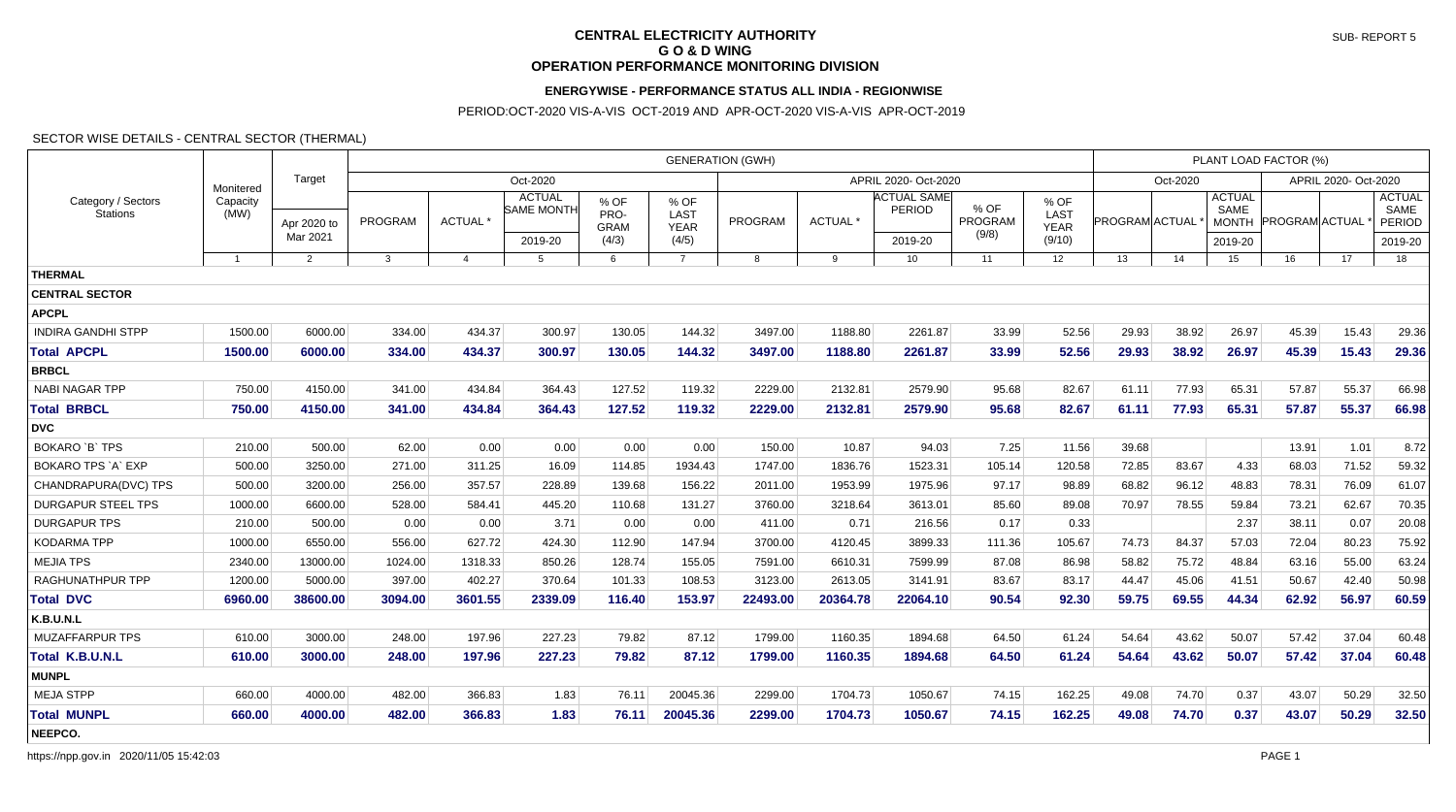### SECTOR WISE DETAILS - CENTRAL SECTOR (THERMAL)

|                                       |                               |                         | <b>GENERATION (GWH)</b> |                |                                               |                                      |                                             |          |         |                                                |                          |                                       |                       |                      | PLANT LOAD FACTOR (%)                            |                       |       |                                            |  |  |  |
|---------------------------------------|-------------------------------|-------------------------|-------------------------|----------------|-----------------------------------------------|--------------------------------------|---------------------------------------------|----------|---------|------------------------------------------------|--------------------------|---------------------------------------|-----------------------|----------------------|--------------------------------------------------|-----------------------|-------|--------------------------------------------|--|--|--|
| Category / Sectors<br><b>Stations</b> |                               | Target                  |                         |                | Oct-2020                                      | APRIL 2020- Oct-2020                 |                                             |          |         |                                                |                          | Oct-2020                              |                       | APRIL 2020- Oct-2020 |                                                  |                       |       |                                            |  |  |  |
|                                       | Monitered<br>Capacity<br>(MW) | Apr 2020 to<br>Mar 2021 | PROGRAM                 | ACTUAL *       | <b>ACTUAL</b><br><b>SAME MONTH</b><br>2019-20 | % OF<br>PRO-<br><b>GRAM</b><br>(4/3) | % OF<br><b>LAST</b><br><b>YEAR</b><br>(4/5) | PROGRAM  | ACTUAL* | <b>ACTUAL SAME</b><br><b>PERIOD</b><br>2019-20 | % OF<br>PROGRAM<br>(9/8) | % OF<br>LAST<br><b>YEAR</b><br>(9/10) | <b>PROGRAM ACTUAL</b> |                      | <b>ACTUAL</b><br>SAME<br><b>MONTH</b><br>2019-20 | <b>PROGRAM ACTUAL</b> |       | <b>ACTUAL</b><br>SAME<br>PERIOD<br>2019-20 |  |  |  |
|                                       | $\overline{1}$                | 2                       | $\mathbf{3}$            | $\overline{4}$ | -5                                            | 6                                    | $\overline{7}$                              | 8        | 9       | 10 <sup>1</sup>                                | 11                       | 12 <sup>2</sup>                       | 13                    | 14                   | 15                                               | 16                    | 17    | 18                                         |  |  |  |
| <b>AGARTALA GT</b>                    | 135.00                        | 617.00                  | 53.00                   | 76.05          | 80.60                                         | 143.49                               | 94.35                                       | 359.00   | 487.79  | 414.64                                         | 135.87                   | 117.64                                |                       |                      |                                                  |                       |       |                                            |  |  |  |
| KATHALGURI CCPP                       | 291.00                        | 1593.00                 | 147.00                  | 145.52         | 122.45                                        | 98.99                                | 118.84                                      | 933.00   | 842.49  | 944.55                                         | 90.30                    | 89.19                                 |                       |                      |                                                  |                       |       |                                            |  |  |  |
| MONARCHAK CCPP                        | 101.00                        | 617.00                  | 55.00                   | 22.79          | 63.63                                         | 41.44                                | 35.82                                       | 362.00   | 239.31  | 396.41                                         | 66.11                    | 60.37                                 |                       |                      |                                                  |                       |       |                                            |  |  |  |
| <b>Total NEEPCO.</b>                  | 527.00                        | 2827.00                 | 255.00                  | 244.36         | 266.68                                        | 95.83                                | 91.63                                       | 1654.00  | 1569.59 | 1755.60                                        | 94.90                    | 89.40                                 |                       |                      |                                                  |                       |       |                                            |  |  |  |
| <b>NLC</b>                            |                               |                         |                         |                |                                               |                                      |                                             |          |         |                                                |                          |                                       |                       |                      |                                                  |                       |       |                                            |  |  |  |
| <b>BARSINGSAR LIGNITE</b>             | 250.00                        | 1600.00                 | 144.00                  | 107.56         | 148.47                                        | 74.69                                | 72.45                                       | 865.00   | 856.25  | 847.68                                         | 98.99                    | 101.01                                | 77.42                 | 57.83                | 79.82                                            | 67.37                 | 66.69 | 66.02                                      |  |  |  |
| NEYVELI (EXT) TPS                     | 420.00                        | 2952.00                 | 244.00                  | 200.21         | 282.48                                        | 82.05                                | 70.88                                       | 1626.00  | 1805.70 | 1881.85                                        | 111.05                   | 95.95                                 | 78.08                 | 64.07                | 90.40                                            | 75.38                 | 83.71 | 87.24                                      |  |  |  |
| NEYVELI NEW TPP                       | 500.00                        | 4000.00                 | 324.00                  | 288.62         | 0.00                                          | 89.08                                | 0.00                                        | 2554.00  | 1775.86 | 0.00                                           | 69.53                    | 0.00                                  | 43.55                 |                      |                                                  | 49.73                 |       |                                            |  |  |  |
| <b>NEYVELI TPS-1</b>                  | 0.00                          | 0.00                    | 0.00                    | 0.50           | 229.75                                        | 0.00                                 | 0.22                                        | 0.00     | 531.64  | 1689.41                                        | 0.00                     | 31.47                                 |                       |                      | 61.76                                            |                       |       | 65.79                                      |  |  |  |
| <b>NEYVELI TPS-II</b>                 | 1470.00                       | 9684.00                 | 753.00                  | 335.66         | 878.37                                        | 44.58                                | 38.21                                       | 5609.00  | 3393.77 | 5885.14                                        | 60.51                    | 57.67                                 | 68.85                 | 30.69                | 80.31                                            | 74.29                 | 44.95 | 77.95                                      |  |  |  |
| <b>NEYVELI TPS-II EXP</b>             | 500.00                        | 2850.00                 | 245.00                  | 208.87         | 196.22                                        | 85.25                                | 106.45                                      | 1786.00  | 1189.23 | 1003.95                                        | 66.59                    | 118.46                                | 65.86                 | 56.15                | 52.75                                            | 69.55                 | 46.31 | 39.09                                      |  |  |  |
| <b>Total NLC</b>                      | 3140.00                       | 21086.00                | 1710.00                 | 1141.42        | 1735.29                                       | 66.75                                | 65.78                                       | 12440.00 | 9552.45 | 11308.03                                       | 76.79                    | 84.47                                 | 57.60                 | 43.39                | 74.28                                            | 60.70                 | 52.79 | 70.12                                      |  |  |  |
| <b>NPGCL</b>                          |                               |                         |                         |                |                                               |                                      |                                             |          |         |                                                |                          |                                       |                       |                      |                                                  |                       |       |                                            |  |  |  |
| NABINAGAR STPP                        | 660.00                        | 3800.00                 | 270.00                  | 391.44         | 394.28                                        | 144.98                               | 99.28                                       | 2079.00  | 2905.88 | 700.33                                         | 139.77                   | 414.93                                | 53.56                 | 79.72                | 80.29                                            | 61.13                 | 85.73 | 72.48                                      |  |  |  |
| <b>Total NPGCL</b>                    | 660.00                        | 3800.00                 | 270.00                  | 391.44         | 394.28                                        | 144.98                               | 99.28                                       | 2079.00  | 2905.88 | 700.33                                         | 139.77                   | 414.93                                | 53.56                 | 79.72                | 80.29                                            | 61.13                 | 85.73 | 72.48                                      |  |  |  |
| <b>NSPCL</b>                          |                               |                         |                         |                |                                               |                                      |                                             |          |         |                                                |                          |                                       |                       |                      |                                                  |                       |       |                                            |  |  |  |
| <b>BHILAI TPS</b>                     | 500.00                        | 3600.00                 | 284.00                  | 315.99         | 209.40                                        | 111.26                               | 150.90                                      | 2242.00  | 1673.72 | 1743.40                                        | 74.65                    | 96.00                                 | 76.34                 | 84.94                | 56.29                                            | 87.31                 | 65.18 | 67.89                                      |  |  |  |
| <b>Total NSPCL</b>                    | 500.00                        | 3600.00                 | 284.00                  | 315.99         | 209.40                                        | 111.26                               | 150.90                                      | 2242.00  | 1673.72 | 1743.40                                        | 74.65                    | 96.00                                 | 76.34                 | 84.94                | 56.29                                            | 87.31                 | 65.18 | 67.89                                      |  |  |  |
| <b>NTECL</b>                          |                               |                         |                         |                |                                               |                                      |                                             |          |         |                                                |                          |                                       |                       |                      |                                                  |                       |       |                                            |  |  |  |
| <b>VALLUR TPP</b>                     | 1500.00                       | 7950.00                 | 600.00                  | 378.71         | 353.79                                        | 63.12                                | 107.04                                      | 4520.00  | 1383.99 | 3187.70                                        | 30.62                    | 43.42                                 | 53.76                 | 33.93                | 31.70                                            | 58.67                 | 17.96 | 41.38                                      |  |  |  |
| <b>Total NTECL</b>                    | 1500.00                       | 7950.00                 | 600.00                  | 378.71         | 353.79                                        | 63.12                                | 107.04                                      | 4520.00  | 1383.99 | 3187.70                                        | 30.62                    | 43.42                                 | 53.76                 | 33.93                | 31.70                                            | 58.67                 | 17.96 | 41.38                                      |  |  |  |
| NTPC Ltd.                             |                               |                         |                         |                |                                               |                                      |                                             |          |         |                                                |                          |                                       |                       |                      |                                                  |                       |       |                                            |  |  |  |
| <b>BARAUNI TPS</b>                    | 710.00                        | 1500.00                 | 104.00                  | 133.23         | 31.84                                         | 128.11                               | 418.44                                      | 831.00   | 873.85  | 80.28                                          | 105.16                   | 1088.50                               | 19.69                 | 25.22                | 6.03                                             | 22.79                 | 23.96 | 2.20                                       |  |  |  |
| <b>BARHI</b>                          | 0.00                          | 1310.00                 | 0.00                    | 0.00           | 0.00                                          | 0.00                                 | 0.00                                        | 660.00   | 0.00    | 0.00                                           | 0.00                     | 0.00                                  |                       |                      |                                                  | 33.88                 |       |                                            |  |  |  |
| <b>BARH II</b>                        | 1320.00                       | 8700.00                 | 705.00                  | 727.25         | 707.88                                        | 103.16                               | 102.74                                      | 5513.00  | 3991.36 | 5749.11                                        | 72.40                    | 69.43                                 | 71.79                 | 74.05                | 72.08                                            | 81.32                 | 58.87 | 84.80                                      |  |  |  |
| <b>BONGAIGAON TPP</b>                 | 750.00                        | 4050.00                 | 328.00                  | 260.99         | 299.36                                        | 79.57                                | 87.18                                       | 2435.00  | 1690.73 | 2197.68                                        | 69.43                    | 76.93                                 | 58.78                 | 46.77                | 53.65                                            | 63.21                 | 43.89 | 57.05                                      |  |  |  |
| DADRI (NCTPP)                         | 1820.00                       | 8200.00                 | 623.00                  | 303.19         | 382.29                                        | 48.67                                | 79.31                                       | 4970.00  | 2077.67 | 4608.26                                        | 41.80                    | 45.09                                 | 46.01                 | 22.39                | 28.23                                            | 53.17                 | 22.23 | 49.30                                      |  |  |  |
| <b>DARLIPALI STPS</b>                 | 800.00                        | 3150.00                 | 484.00                  | 583.61         | 0.00                                          | 120.58                               | 0.00                                        | 1384.00  | 2334.83 | 0.00                                           | 168.70                   | 0.00                                  | 40.66                 |                      |                                                  | 29.42                 |       |                                            |  |  |  |
| <b>FARAKKA STPS</b>                   | 2100.00                       | 12850.00                | 1011.00                 | 1026.67        | 864.94                                        | 101.55                               | 118.70                                      | 7716.00  | 6426.53 | 7534.23                                        | 83.29                    | 85.30                                 | 64.71                 | 65.71                | 55.36                                            | 71.54                 | 59.58 | 69.85                                      |  |  |  |
| <b>GADARWARA TPP</b>                  | 800.00                        | 2350.00                 | 259.00                  | 518.34         | 19.64                                         | 200.13                               | 2639.21                                     | 1613.00  | 1693.14 | 623.06                                         | 104.97                   | 271.75                                | 21.76                 | 87.09                | 3.30                                             | 19.63                 | 41.21 | 15.13                                      |  |  |  |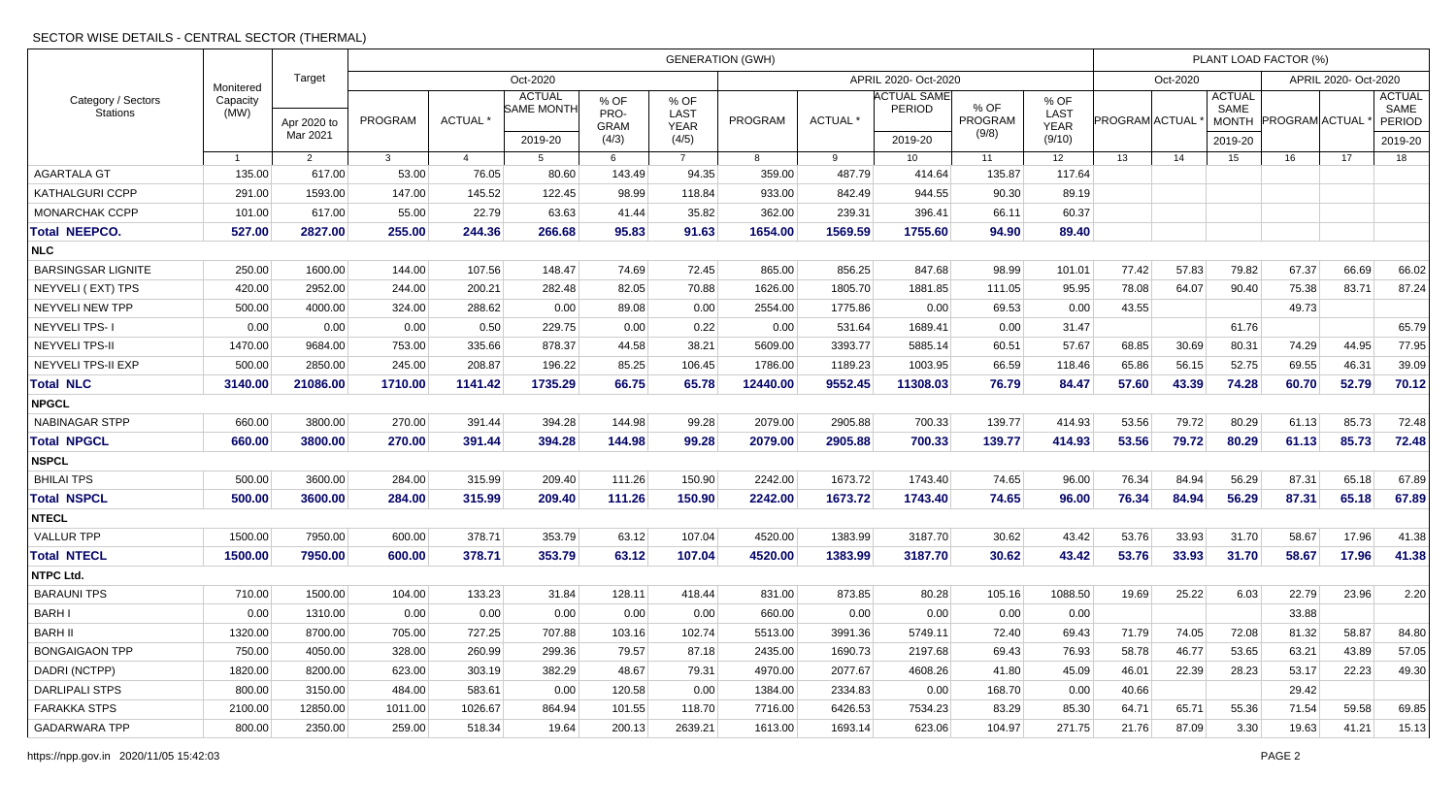| Monitered<br>Capacity<br>(MW) | Target                                                     | <b>GENERATION (GWH)</b>                                      |                                             |                                                        |                                                                                                |                                                 |                                                                               |                                                |                                                          |                                                                                                                                                                                                           |                                                                                                    |                             |                                                                                                                                                                                                                                                                               | PLANT LOAD FACTOR (%)                  |                                                  |                                                 |                                                       |                                        |  |  |  |  |  |
|-------------------------------|------------------------------------------------------------|--------------------------------------------------------------|---------------------------------------------|--------------------------------------------------------|------------------------------------------------------------------------------------------------|-------------------------------------------------|-------------------------------------------------------------------------------|------------------------------------------------|----------------------------------------------------------|-----------------------------------------------------------------------------------------------------------------------------------------------------------------------------------------------------------|----------------------------------------------------------------------------------------------------|-----------------------------|-------------------------------------------------------------------------------------------------------------------------------------------------------------------------------------------------------------------------------------------------------------------------------|----------------------------------------|--------------------------------------------------|-------------------------------------------------|-------------------------------------------------------|----------------------------------------|--|--|--|--|--|
|                               |                                                            | Oct-2020                                                     |                                             |                                                        |                                                                                                |                                                 |                                                                               |                                                |                                                          |                                                                                                                                                                                                           | Oct-2020                                                                                           |                             |                                                                                                                                                                                                                                                                               | APRIL 2020- Oct-2020                   |                                                  |                                                 |                                                       |                                        |  |  |  |  |  |
|                               | Apr 2020 to                                                |                                                              | PROGRAM                                     | <b>ACTUAL</b>                                          | <b>ACTUAL</b>                                                                                  | % OF<br>PRO-<br><b>GRAM</b>                     | $%$ OF<br>LAST<br><b>YEAR</b>                                                 | PROGRAM                                        | ACTUAL <sup>*</sup>                                      | <b>PERIOD</b>                                                                                                                                                                                             | % OF<br>PROGRAM                                                                                    | % OF<br>LAST<br><b>YEAR</b> |                                                                                                                                                                                                                                                                               |                                        | <b>ACTUAL</b><br>SAME<br><b>MONTH</b>            |                                                 |                                                       | <b>ACTUAL</b><br>SAME<br><b>PERIOD</b> |  |  |  |  |  |
|                               |                                                            |                                                              |                                             |                                                        |                                                                                                |                                                 |                                                                               |                                                |                                                          |                                                                                                                                                                                                           |                                                                                                    |                             |                                                                                                                                                                                                                                                                               |                                        |                                                  |                                                 | 2019-20<br>18                                         |                                        |  |  |  |  |  |
|                               |                                                            |                                                              |                                             |                                                        |                                                                                                |                                                 |                                                                               |                                                |                                                          |                                                                                                                                                                                                           |                                                                                                    |                             |                                                                                                                                                                                                                                                                               |                                        |                                                  |                                                 | 78.98                                                 |                                        |  |  |  |  |  |
|                               |                                                            |                                                              |                                             |                                                        |                                                                                                |                                                 |                                                                               |                                                |                                                          |                                                                                                                                                                                                           |                                                                                                    |                             |                                                                                                                                                                                                                                                                               |                                        |                                                  |                                                 |                                                       |                                        |  |  |  |  |  |
|                               | 18450.00                                                   |                                                              |                                             |                                                        |                                                                                                | 112.76                                          |                                                                               |                                                |                                                          | 119.67                                                                                                                                                                                                    |                                                                                                    |                             | 87.94                                                                                                                                                                                                                                                                         | 77.98                                  |                                                  | 95.57                                           | 83.80                                                 |                                        |  |  |  |  |  |
|                               |                                                            |                                                              |                                             |                                                        |                                                                                                |                                                 |                                                                               |                                                |                                                          |                                                                                                                                                                                                           |                                                                                                    |                             |                                                                                                                                                                                                                                                                               |                                        |                                                  |                                                 | 17.43                                                 |                                        |  |  |  |  |  |
| 1600.00                       | 4050.00                                                    | 458.00                                                       | 605.44                                      | 395.50                                                 | 132.19                                                                                         | 153.08                                          | 1983.00                                                                       | 2344.77                                        |                                                          | 118.24                                                                                                                                                                                                    | 319.97                                                                                             | 38.47                       | 65.13                                                                                                                                                                                                                                                                         |                                        | 30.65                                            | 51.62                                           | 66.45                                                 |                                        |  |  |  |  |  |
| 2320.00                       | 10500.00                                                   | 878.00                                                       | 702.50                                      |                                                        | 80.01                                                                                          |                                                 | 6281.00                                                                       |                                                | 6576.57                                                  | 25.43                                                                                                                                                                                                     |                                                                                                    |                             |                                                                                                                                                                                                                                                                               |                                        |                                                  |                                                 | 55.19                                                 |                                        |  |  |  |  |  |
| 0.00                          | 400.00                                                     | 0.00                                                         | 0.00                                        | 0.00                                                   | 0.00                                                                                           | 0.00                                            | 0.00                                                                          | 0.00                                           | 0.00                                                     | 0.00                                                                                                                                                                                                      |                                                                                                    |                             |                                                                                                                                                                                                                                                                               |                                        |                                                  |                                                 |                                                       |                                        |  |  |  |  |  |
| 2600.00                       | 16200.00                                                   | 1170.00                                                      | 1437.85                                     | 1314.97                                                | 122.89                                                                                         | 109.34                                          | 9352.00                                                                       | 9251.37                                        |                                                          | 98.92                                                                                                                                                                                                     | 90.11                                                                                              | 60.48                       | 74.33                                                                                                                                                                                                                                                                         | 67.98                                  | 70.03                                            | 69.28                                           | 76.88                                                 |                                        |  |  |  |  |  |
| 3000.00                       | 20100.00                                                   | 1601.00                                                      | 1859.10                                     | 2141.05                                                | 116.12                                                                                         | 86.83                                           | 11731.00                                                                      | 14319.74                                       |                                                          | 122.07                                                                                                                                                                                                    |                                                                                                    | 71.73                       | 83.29                                                                                                                                                                                                                                                                         | 95.93                                  | 76.14                                            | 92.94                                           | 87.17                                                 |                                        |  |  |  |  |  |
| 2000.00                       | 11100.00                                                   | 880.00                                                       | 304.19                                      | 575.19                                                 | 34.57                                                                                          | 52.89                                           | 6564.00                                                                       | 4256.18                                        |                                                          | 64.84                                                                                                                                                                                                     |                                                                                                    | 59.14                       | 20.44                                                                                                                                                                                                                                                                         | 38.66                                  | 63.90                                            | 41.43                                           | 57.25                                                 |                                        |  |  |  |  |  |
| 2000.00                       | 13900.00                                                   | 925.00                                                       | 1094.96                                     | 1286.23                                                | 118.37                                                                                         | 85.13                                           | 8020.00                                                                       | 8243.36                                        | 8863.41                                                  | 102.79                                                                                                                                                                                                    |                                                                                                    | 62.16                       | 73.59                                                                                                                                                                                                                                                                         | 86.44                                  | 78.08                                            | 80.25                                           | 86.29                                                 |                                        |  |  |  |  |  |
| 2980.00                       | 21300.00                                                   | 1736.00                                                      | 1643.25                                     | 1562.84                                                | 94.66                                                                                          | 105.15                                          | 12395.00                                                                      | 14135.54                                       |                                                          | 114.04                                                                                                                                                                                                    |                                                                                                    | 78.30                       | 74.12                                                                                                                                                                                                                                                                         | 70.49                                  | 80.99                                            | 92.36                                           | 79.54                                                 |                                        |  |  |  |  |  |
| 1320.00                       | 3600.00                                                    | 202.00                                                       | 226.45                                      | 102.56                                                 | 112.10                                                                                         | 220.80                                          | 2044.00                                                                       | 655.71                                         | 661.37                                                   | 32.08                                                                                                                                                                                                     | 99.14                                                                                              | 20.57                       | 23.06                                                                                                                                                                                                                                                                         | 10.44                                  | 30.15                                            | 9.67                                            | 9.76                                                  |                                        |  |  |  |  |  |
| 460.00                        | 3200.00                                                    | 236.00                                                       | 255.09                                      | 224.06                                                 | 108.09                                                                                         | 113.85                                          | 1930.00                                                                       | 2082.20                                        | 1889.21                                                  | 107.89                                                                                                                                                                                                    |                                                                                                    | 68.96                       | 74.54                                                                                                                                                                                                                                                                         | 65.47                                  | 81.69                                            | 88.13                                           | 79.96                                                 |                                        |  |  |  |  |  |
| 3000.00                       | 19800.00                                                   | 1524.00                                                      | 2067.76                                     | 1347.30                                                | 135.68                                                                                         | 153.47                                          | 11639.00                                                                      | 13450.65                                       | 10458.17                                                 | 115.57                                                                                                                                                                                                    | 128.61                                                                                             | 68.28                       | 92.64                                                                                                                                                                                                                                                                         | 60.36                                  | 75.54                                            | 87.30                                           | 67.87                                                 |                                        |  |  |  |  |  |
| 1100.00                       | 5350.00                                                    | 539.00                                                       | 530.18                                      | 239.48                                                 | 98.36                                                                                          | 221.39                                          | 2851.00                                                                       | 3203.46                                        |                                                          | 112.36                                                                                                                                                                                                    |                                                                                                    | 41.16                       | 64.78                                                                                                                                                                                                                                                                         | 49.49                                  | 46.43                                            | 56.70                                           | 65.49                                                 |                                        |  |  |  |  |  |
| 0.00                          | 850.00                                                     | 6.00                                                         | 0.00                                        | 0.00                                                   | 0.00                                                                                           | 0.00                                            | 6.00                                                                          | 0.00                                           | 0.00                                                     | 0.00                                                                                                                                                                                                      |                                                                                                    |                             |                                                                                                                                                                                                                                                                               |                                        |                                                  |                                                 |                                                       |                                        |  |  |  |  |  |
| 1550.00                       | 8650.00                                                    | 455.00                                                       | 594.92                                      | 675.27                                                 | 130.75                                                                                         | 88.10                                           | 5063.00                                                                       | 3856.91                                        |                                                          | 76.18                                                                                                                                                                                                     |                                                                                                    | 39.46                       | 51.59                                                                                                                                                                                                                                                                         | 58.56                                  | 63.60                                            | 48.45                                           | 65.69                                                 |                                        |  |  |  |  |  |
| 4760.00                       | 32600.00                                                   | 2609.00                                                      | 3302.08                                     | 2948.37                                                | 126.56                                                                                         | 112.00                                          | 19503.00                                                                      | 22182.67                                       | 20816.67                                                 | 113.74                                                                                                                                                                                                    |                                                                                                    | 73.67                       | 93.24                                                                                                                                                                                                                                                                         | 83.25                                  | 79.78                                            | 90.74                                           | 85.15                                                 |                                        |  |  |  |  |  |
| 419.33                        | 339.00                                                     | 31.00                                                        | 0.14                                        | 10.49                                                  | 0.45                                                                                           |                                                 | 194.00                                                                        | 363.81                                         |                                                          | 187.53                                                                                                                                                                                                    |                                                                                                    |                             |                                                                                                                                                                                                                                                                               |                                        |                                                  |                                                 |                                                       |                                        |  |  |  |  |  |
| 663.36                        | 328.00                                                     | 30.00                                                        | 0.00                                        | 52.02                                                  | 0.00                                                                                           | 0.00                                            | 200.00                                                                        | 641.08                                         | 305.20                                                   | 320.54                                                                                                                                                                                                    |                                                                                                    |                             |                                                                                                                                                                                                                                                                               |                                        |                                                  |                                                 |                                                       |                                        |  |  |  |  |  |
| 829.78                        | 1486.00                                                    | 119.00                                                       | 165.23                                      | 164.15                                                 | 138.85                                                                                         |                                                 | 860.00                                                                        | 1418.20                                        | 1232.21                                                  | 164.91                                                                                                                                                                                                    |                                                                                                    |                             |                                                                                                                                                                                                                                                                               |                                        |                                                  |                                                 |                                                       |                                        |  |  |  |  |  |
| 431.59                        | 298.00                                                     | 24.00                                                        | 44.22                                       | 0.71                                                   | 184.25                                                                                         | 6228.17                                         | 180.00                                                                        | 665.21                                         | 209.90                                                   | 369.56                                                                                                                                                                                                    |                                                                                                    |                             |                                                                                                                                                                                                                                                                               |                                        |                                                  |                                                 |                                                       |                                        |  |  |  |  |  |
| 657.39                        | 393.00                                                     | 35.00                                                        | 0.00                                        | 42.28                                                  | 0.00                                                                                           | 0.00                                            | 223.00                                                                        | 814.37                                         |                                                          | 365.19                                                                                                                                                                                                    |                                                                                                    |                             |                                                                                                                                                                                                                                                                               |                                        |                                                  |                                                 |                                                       |                                        |  |  |  |  |  |
| 656.20                        | 1302.00                                                    | 116.00                                                       | 87.79                                       | 112.27                                                 | 75.68                                                                                          | 78.20                                           | 782.00                                                                        | 951.21                                         |                                                          | 121.64                                                                                                                                                                                                    |                                                                                                    |                             |                                                                                                                                                                                                                                                                               |                                        |                                                  |                                                 |                                                       |                                        |  |  |  |  |  |
| 359.58                        | 10.00                                                      | 1.00                                                         | 0.00                                        | 0.00                                                   | 0.00                                                                                           | 0.00                                            | 5.00                                                                          | 0.00                                           |                                                          | 0.00                                                                                                                                                                                                      |                                                                                                    |                             |                                                                                                                                                                                                                                                                               |                                        |                                                  |                                                 |                                                       |                                        |  |  |  |  |  |
| 49667.23                      | 259166.00                                                  | 20460.00                                                     | 21679.47                                    | 19361.55                                               | 105.96                                                                                         | 111.97                                          | 150795.00                                                                     | 145801.42                                      |                                                          | 96.69                                                                                                                                                                                                     | 100.04                                                                                             | 55.62                       | 63.48                                                                                                                                                                                                                                                                         | 59.83                                  | 61.85                                            | 62.49                                           | 66.97                                                 |                                        |  |  |  |  |  |
|                               |                                                            |                                                              |                                             |                                                        |                                                                                                |                                                 |                                                                               |                                                |                                                          |                                                                                                                                                                                                           |                                                                                                    |                             |                                                                                                                                                                                                                                                                               |                                        |                                                  |                                                 |                                                       |                                        |  |  |  |  |  |
| 1000.00                       | 6100.00                                                    | 392.00                                                       | 513.56                                      | 308.23                                                 | 131.01                                                                                         | 166.62                                          | 3440.00                                                                       | 3124.14                                        |                                                          | 90.82                                                                                                                                                                                                     |                                                                                                    | 52.69                       | 69.03                                                                                                                                                                                                                                                                         | 41.43                                  | 66.98                                            | 60.83                                           | 43.61                                                 |                                        |  |  |  |  |  |
| 1000.00                       | 6100.00                                                    | 392.00                                                       | 513.56                                      | 308.23                                                 | 131.01                                                                                         | 166.62                                          | 3440.00                                                                       | 3124.14                                        |                                                          | 90.82                                                                                                                                                                                                     |                                                                                                    | 52.69                       | 69.03                                                                                                                                                                                                                                                                         | 41.43                                  | 66.98                                            | 60.83                                           | 43.61                                                 |                                        |  |  |  |  |  |
|                               | $\overline{1}$<br>2340.00<br>1320.00<br>2600.00<br>2400.00 | Mar 2021<br>$\overline{2}$<br>14800.00<br>4000.00<br>4050.00 | 3<br>1166.00<br>297.00<br>1437.00<br>471.00 | $\overline{4}$<br>1104.87<br>399.14<br>1701.03<br>0.00 | <b>SAME MONTH</b><br>2019-20<br>$5^{\circ}$<br>1366.01<br>174.12<br>1508.48<br>69.50<br>742.75 | (4/3)<br>6<br>94.76<br>134.39<br>118.37<br>0.00 | (4/5)<br>$\overline{7}$<br>80.88<br>229.23<br>0.00<br>94.58<br>1.33<br>100.66 | 8<br>8527.00<br>2184.00<br>10665.00<br>2491.00 | 9<br>7775.38<br>1245.51<br>12762.70<br>495.86<br>1597.42 | 2019-20<br>10 <sup>1</sup><br>9492.34<br>198.88<br>11190.64<br>2148.74<br>732.82<br>10266.49<br>13430.48<br>5880.35<br>12173.74<br>1591.79<br>5229.42<br>270.49<br>997.24<br>0.00<br>145749.93<br>2239.77 | APRIL 2020- Oct-2020<br>ACTUAL SAME<br>(9/8)<br>11<br>91.19<br>57.03<br>19.91<br>341.18<br>2239.77 | (9/10)<br>12<br>81.91       | 13<br>66.97<br>626.26<br>30.24<br>114.05<br>74.29<br>23.08<br>26.38<br>24.29<br>50.87<br>0.00<br>106.62<br>72.38<br>93.00<br>116.12<br>110.22<br>201.25<br>0.00<br>73.75<br>106.56<br>134.50<br>210.05<br>115.09<br>316.92<br>238.69<br>95.38<br>$0.00\,$<br>139.48<br>139.48 | PROGRAM ACTUAL<br>14<br>63.46<br>40.70 | 2019-20<br>15<br>78.46<br>3.89<br>66.45<br>43.03 | 16<br>70.95<br>32.21<br>79.87<br>20.21<br>52.71 | <b>PROGRAM ACTUAL</b><br>17<br>64.70<br>4.02<br>13.41 |                                        |  |  |  |  |  |